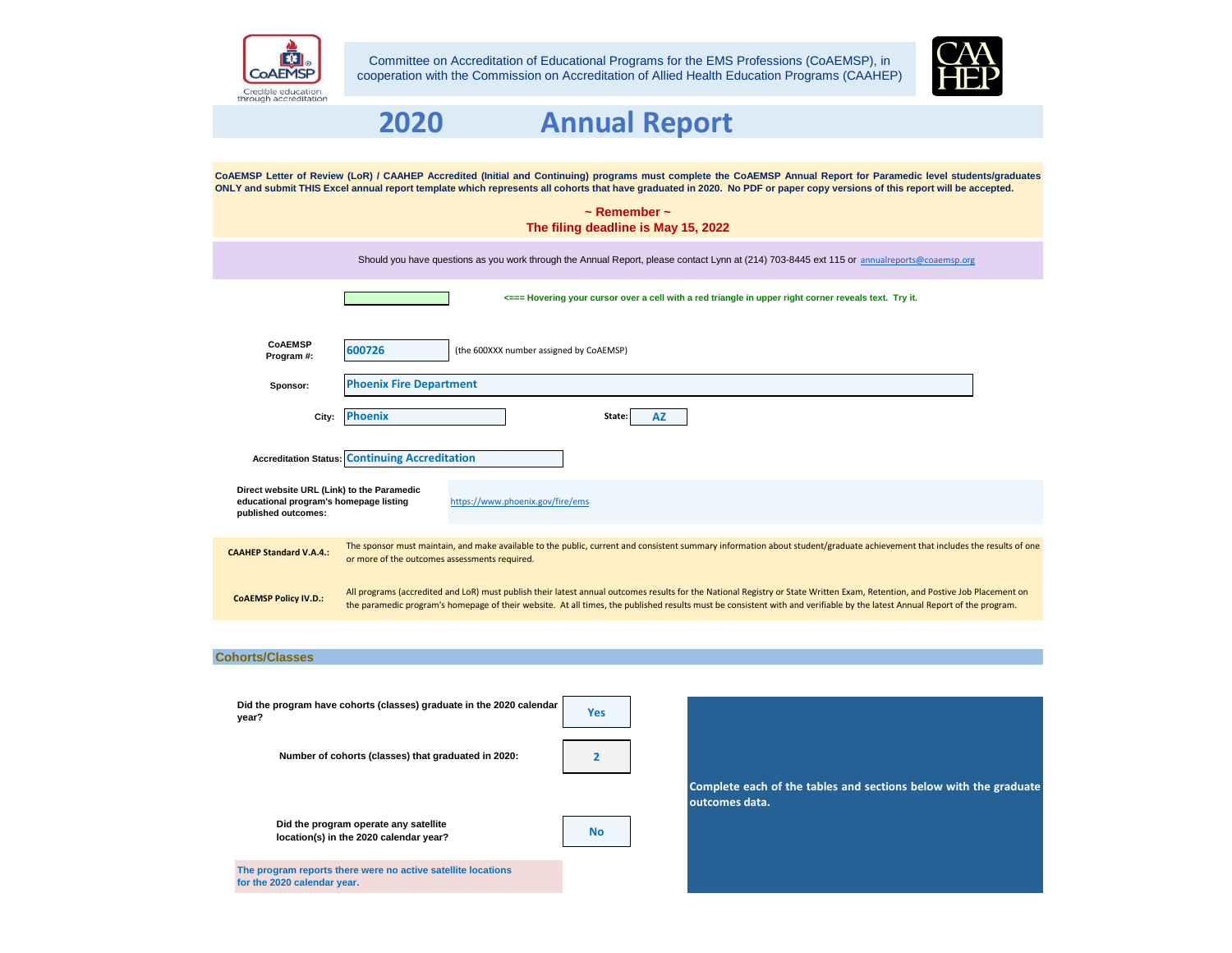*600726 Phoenix Fire Department*

## **RETENTION / ATTRITION**

The Retention outcome threshold set by the CoAEMSP is 70% and based on the retention/attrition formula. The success of Retention will be computed using the total number of students that completed in the most recent reporting year (2020) and is calculated by determining Attrition (the number of students who dropped out divided by the number enrolled after 10% of total clock hours). Once the Attrition percentage has been determined, then the Retention percentage is 100% minus the Attrition percentage. All programs must calculate retention based upon the number of students enrolled after completing 10% of the program's advertised TOTAL clock hours (e.g., 10% of 1,200 total clock hours = 120 hours; students completing more than 120 hours will be considered enrolled and will be counted in the calculation of the retention outcome). This includes all CORE paramedic coursework (not inclusive of prerequisites such as English, anatomy and physiology, etc.). Core paramedic coursework **encompasses all phases of the program including didactic, lab, clinical, field experience, and capstone field internship.**

| <b>Retention Threshold 70%</b>                                                                                                                | <b>Cohort</b><br>#1:                                                                                                                   | <b>Cohort</b><br>#2: |  |  |  |  |  | <b>No Satellites</b> | <b>Reporting Year</b><br><b>Totals</b> |
|-----------------------------------------------------------------------------------------------------------------------------------------------|----------------------------------------------------------------------------------------------------------------------------------------|----------------------|--|--|--|--|--|----------------------|----------------------------------------|
| <b>Enrollment Date</b><br>$mm/dd/yyyy$ =>                                                                                                     | 5/21/2019                                                                                                                              | 5/21/2019            |  |  |  |  |  |                      |                                        |
| <b>On-time Graduation Date</b><br>$mm/dd/yyyy$ =>                                                                                             | 1/24/2020                                                                                                                              | 1/24/202             |  |  |  |  |  |                      |                                        |
| Number enrolled after 10% of total clock hours                                                                                                | 15                                                                                                                                     | 15                   |  |  |  |  |  |                      | 30                                     |
|                                                                                                                                               | Academic Reasons for Attrition (after 10% completion):<br>*(answer required for each academic category or results will not calculate.) |                      |  |  |  |  |  |                      |                                        |
| *Number dismissed due to grades                                                                                                               | $\overline{0}$                                                                                                                         | $\overline{0}$       |  |  |  |  |  |                      | $\mathbf{0}$                           |
| *Number withdrew due to grades                                                                                                                | 1                                                                                                                                      | $\Omega$             |  |  |  |  |  |                      |                                        |
| *Number due to other academic                                                                                                                 | $\overline{0}$                                                                                                                         | $\overline{0}$       |  |  |  |  |  |                      | $\Omega$                               |
| <b>Subtotal # Academic Attrition Reasons</b>                                                                                                  | 1                                                                                                                                      | $\mathbf 0$          |  |  |  |  |  |                      | 1                                      |
| Non-academic Reasons for Attrition (after 10% completion):<br>*(answer required for each non-academic category or results will not calculate) |                                                                                                                                        |                      |  |  |  |  |  |                      |                                        |
| *Number due to financial                                                                                                                      | $\overline{0}$                                                                                                                         | $\mathbf{0}$         |  |  |  |  |  |                      | $\mathbf{0}$                           |
| *Number due to medical/personal                                                                                                               | $\Omega$                                                                                                                               | $\mathbf{0}$         |  |  |  |  |  |                      | $\Omega$                               |
| *Number due to other/unknown                                                                                                                  | $\overline{0}$                                                                                                                         | $\mathbf{0}$         |  |  |  |  |  |                      | $\mathbf{0}$                           |
| <b>Subtotal # Non-academic Attrition Reasons</b>                                                                                              | $\mathbf{0}$                                                                                                                           | $\mathbf{0}$         |  |  |  |  |  |                      | $\mathbf 0$                            |
| <b>Total Attrition 2020</b>                                                                                                                   | $\mathbf{1}$                                                                                                                           | $\mathbf{0}$         |  |  |  |  |  |                      | $\mathbf{1}$                           |
| <b>Total Graduates 2020</b>                                                                                                                   | 14                                                                                                                                     | 15                   |  |  |  |  |  |                      | 29                                     |
| <b>Attrition %</b>                                                                                                                            | 6.7%                                                                                                                                   | 0.0%                 |  |  |  |  |  |                      | 3.3%                                   |
| <b>Retention</b> %                                                                                                                            | 93.3%                                                                                                                                  | 100.0%               |  |  |  |  |  |                      | 96.7%                                  |
| #VALUE!                                                                                                                                       |                                                                                                                                        |                      |  |  |  |  |  |                      |                                        |

## **#VALUE!**

(For informational purposes only to check for accuracy) Manually Calculate Attrition/Retention Results:

> **Attrition =** Total # of Academic Reasons + Non-academic Reasons Number enrolled after 10% of total clock hours

**Retention =** 100% - Attrition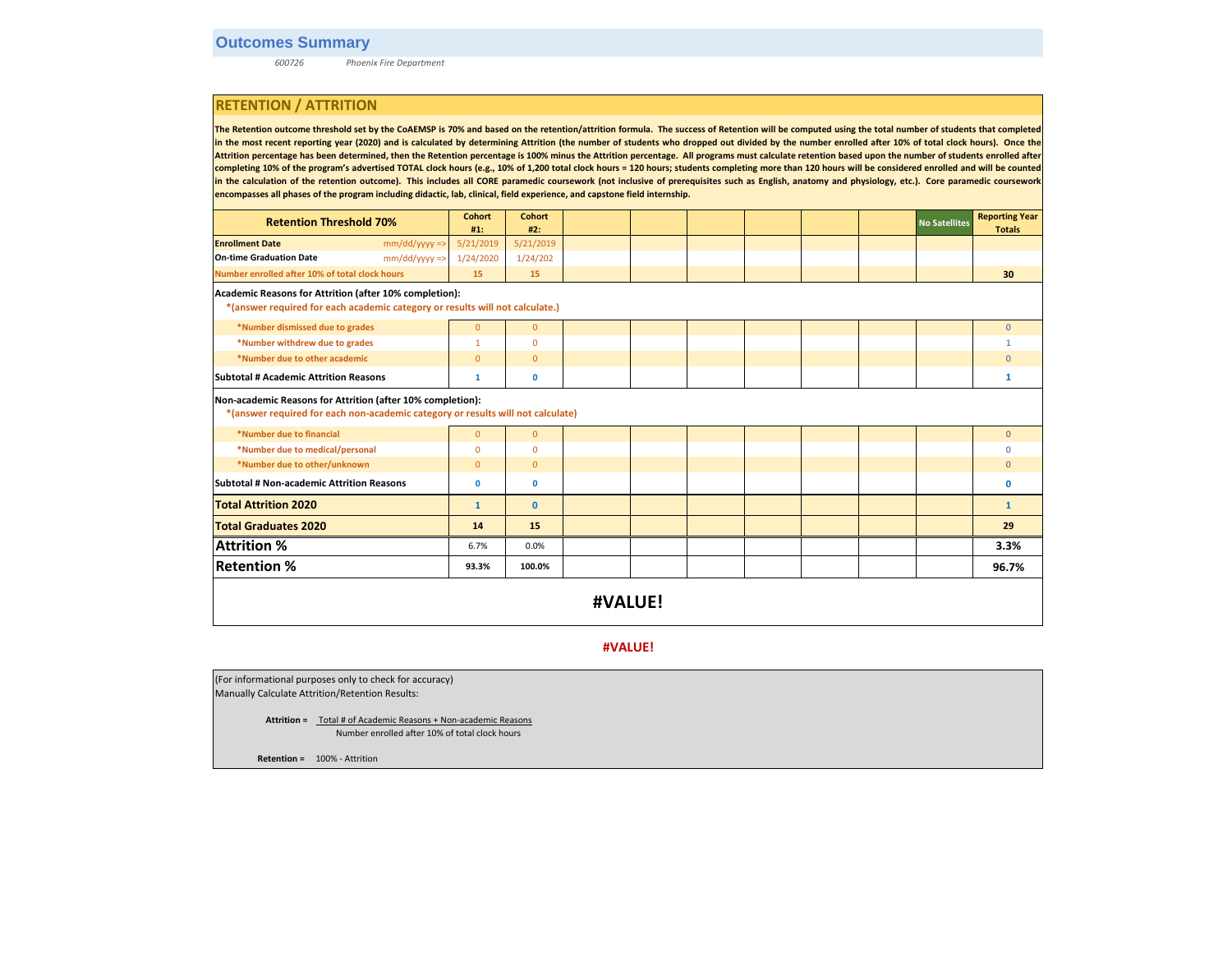| Are results being reported for both the National Registry & State | Yes |
|-------------------------------------------------------------------|-----|
| <b>Written Examinations?</b>                                      |     |

## **NATIONAL REGISTRY / STATE WRITTEN EXAMINATION**

The Written Examination (National Registry/State) outcome threshold set by the CoAEMSP is 70%. The success of any examination results will be computed over the most recent reporting year (2020) **based on the total number of graduates attempting the examination (i.e., unduplicated head count of attempters who pass).**

| National Registry / State Written Threshold<br>70%                                                                                                               | Cohort<br>#1: | Cohort<br>#2: |  |  |  |  | <b>No Satellites</b> | <b>Reporting Year</b><br><b>Totals</b> |
|------------------------------------------------------------------------------------------------------------------------------------------------------------------|---------------|---------------|--|--|--|--|----------------------|----------------------------------------|
| <b>Enrollment Date</b>                                                                                                                                           | 5/21/2019     | 5/21/2019     |  |  |  |  |                      |                                        |
| <b>On-time Graduation Date</b>                                                                                                                                   | 1/24/2020     | 1/24/202      |  |  |  |  |                      |                                        |
| <b>Total Graduates in Reporting Year</b><br>*(answer required for each category below)<br>see definitions by hovering over<br>any of the red comment triangle(s) | 14            | 15            |  |  |  |  |                      | 29                                     |
| *Number of Graduates Attempting the<br><b>Certification Examination or State License</b><br>(NREMT + State)                                                      | 14            | 15            |  |  |  |  |                      | 29                                     |
| *Number passing - First attempt<br>(Informational Only)                                                                                                          | 11            | 15            |  |  |  |  |                      | 26                                     |
| *Number passing - 3rd attempt cumulative<br>pass rate<br>(First + Second + Third Attempts)                                                                       | 13            | 15            |  |  |  |  |                      | 28                                     |
| <b>Total Passing in 2020</b>                                                                                                                                     | 13            | 15            |  |  |  |  |                      | 28                                     |
| National Registry / State Written<br><b>Pass Rate Success</b>                                                                                                    | 92.9%         | 100.0%        |  |  |  |  |                      | 96.6%                                  |
| The outcome threshold of 70% has been met.                                                                                                                       |               |               |  |  |  |  |                      |                                        |
| Please complete the next table below.                                                                                                                            |               |               |  |  |  |  |                      |                                        |

(For informational purposes only to check for accuracy) Manually Calculate NREMT/State Written Examination Results:

**NREMT Pass Rate Success = 120 3rd attempt cumulative** 

# of total graduates attempting the written examination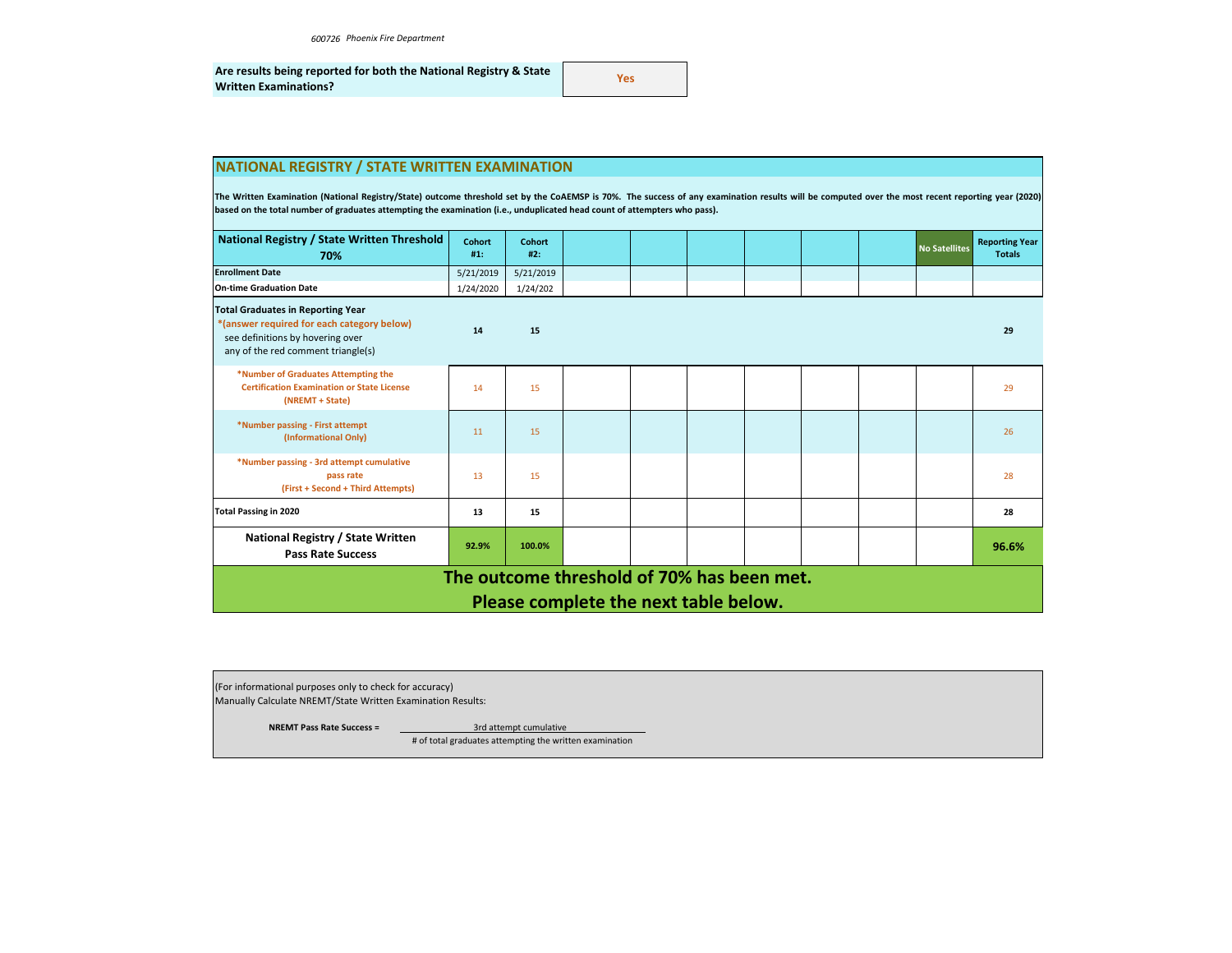## **POSITIVE PLACEMENT**

The Positive Placement outcome threshold set by the CoAEMSP is 70%. Positive Placement means that the graduate is employed full or part-time or volunteers in the profession or in a related field; or is continuing his/her education; or is serving in the military. A related field is one in which the individual is using cognitive, psychomotor, and affective competencies acquired in the Paramedic educational **program.**

| <b>Positive Placement Threshold 70%</b>                                                       | Cohort<br>#1: | Cohort<br>#2: |  |  |  |  |  | No Satellites | <b>Reporting Year</b><br><b>Totals</b> |
|-----------------------------------------------------------------------------------------------|---------------|---------------|--|--|--|--|--|---------------|----------------------------------------|
| <b>Enrollment Date</b>                                                                        | 5/21/2019     | 5/21/2019     |  |  |  |  |  |               |                                        |
| <b>On-time Graduation Date</b>                                                                | 1/24/2020     | 1/24/202      |  |  |  |  |  |               |                                        |
| <b>Total Graduates in Reporting Year</b><br>*(answer required for each placement<br>category) | 14            | 15            |  |  |  |  |  |               | 29                                     |
| *Number of Graduates employed                                                                 | 13            | 15            |  |  |  |  |  |               | 28                                     |
| *Number of Graduates continuing education or<br>serving in the military in lieu of employment | $\Omega$      | $\Omega$      |  |  |  |  |  |               |                                        |
| Total Positive Placement in 2020                                                              | 13            | 15            |  |  |  |  |  |               | 28                                     |
| <b>Positive Placement</b>                                                                     | 92.9%         | 100.0%        |  |  |  |  |  |               | 96.6%                                  |
| The outcome threshold of 70% has been met.<br>Please complete the next table below.           |               |               |  |  |  |  |  |               |                                        |

(For informational purposes only to check for accuracy) Manually Calculate Positive Placement Results:

> **Positive Placement =**  # of graduates employed + # of graduates continuing ed/serving in the military but NOT employed Total Graduates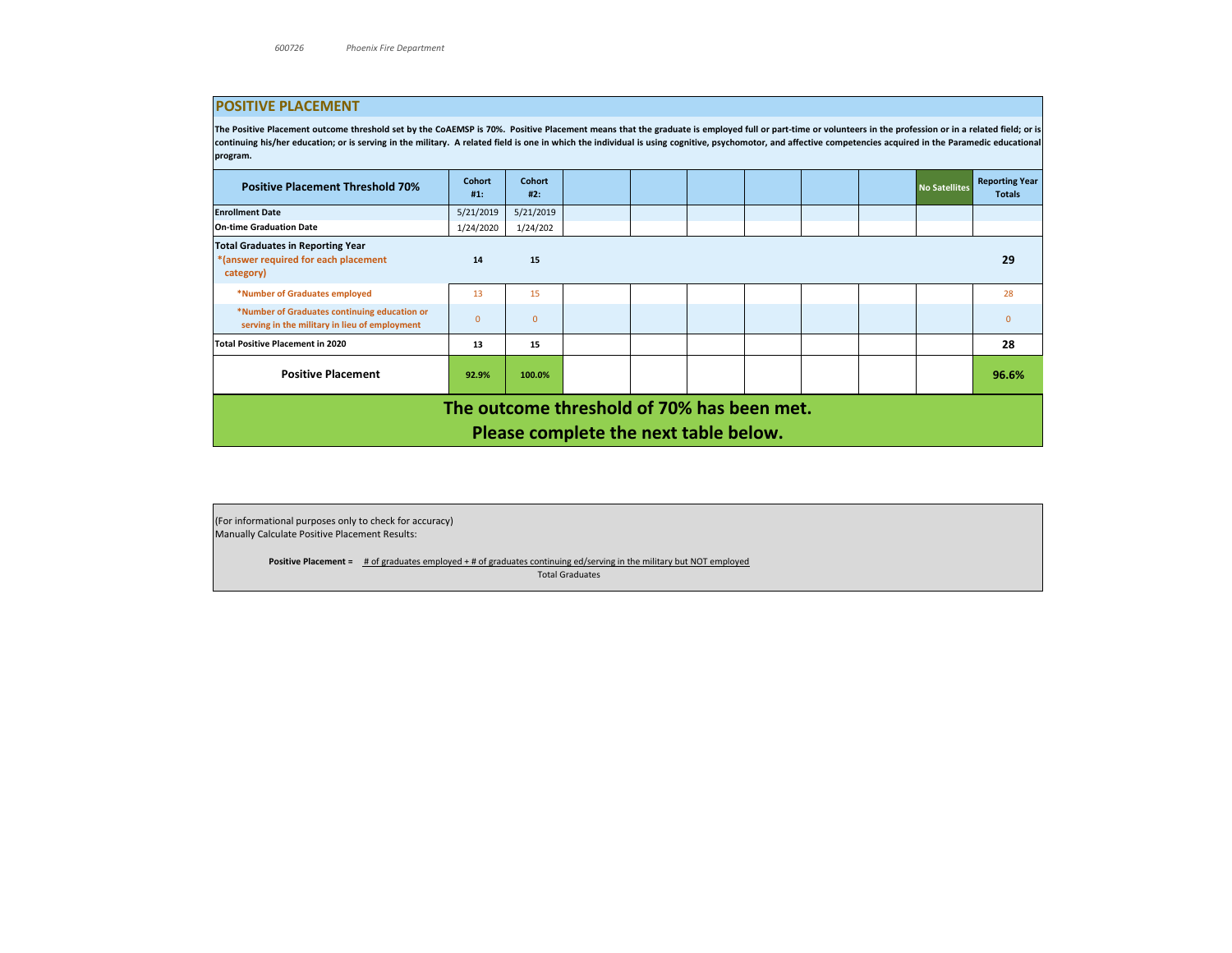## **GRADUATE SURVEYS**

For each group of graduating students, programs are required to conduct surveys intended for graduates who are employed and have been functioning as a Paramedic and their employers within 6-12 **months after graduation using the CoAEMSP required graduate survey items.** 

|                                                                                         | <b>Reporting</b><br><b>Year Totals</b> |
|-----------------------------------------------------------------------------------------|----------------------------------------|
| <b>Total Graduates in Reporting Year</b>                                                | 29                                     |
| <b>Total Number of Graduate Surveys Sent</b><br>(answer required for this category)     | 29                                     |
| <b>Total Number of Graduate Surveys Received</b><br>(answer required for this category) | 29                                     |

#### **Year Totals REQUIRED: A detailed ANALYSIS for Graduate Surveys in the box below**

This is a closed class for professional firefighters transitioning from BLs to ALS. All members receive and return surverys as requested.

**REQUIRED: A detailed ACTION PLAN for Graduate Surveys in the box below**

No action plan required as we get all surveys returned.

**Completion of the analysis and action plan boxes above are required.**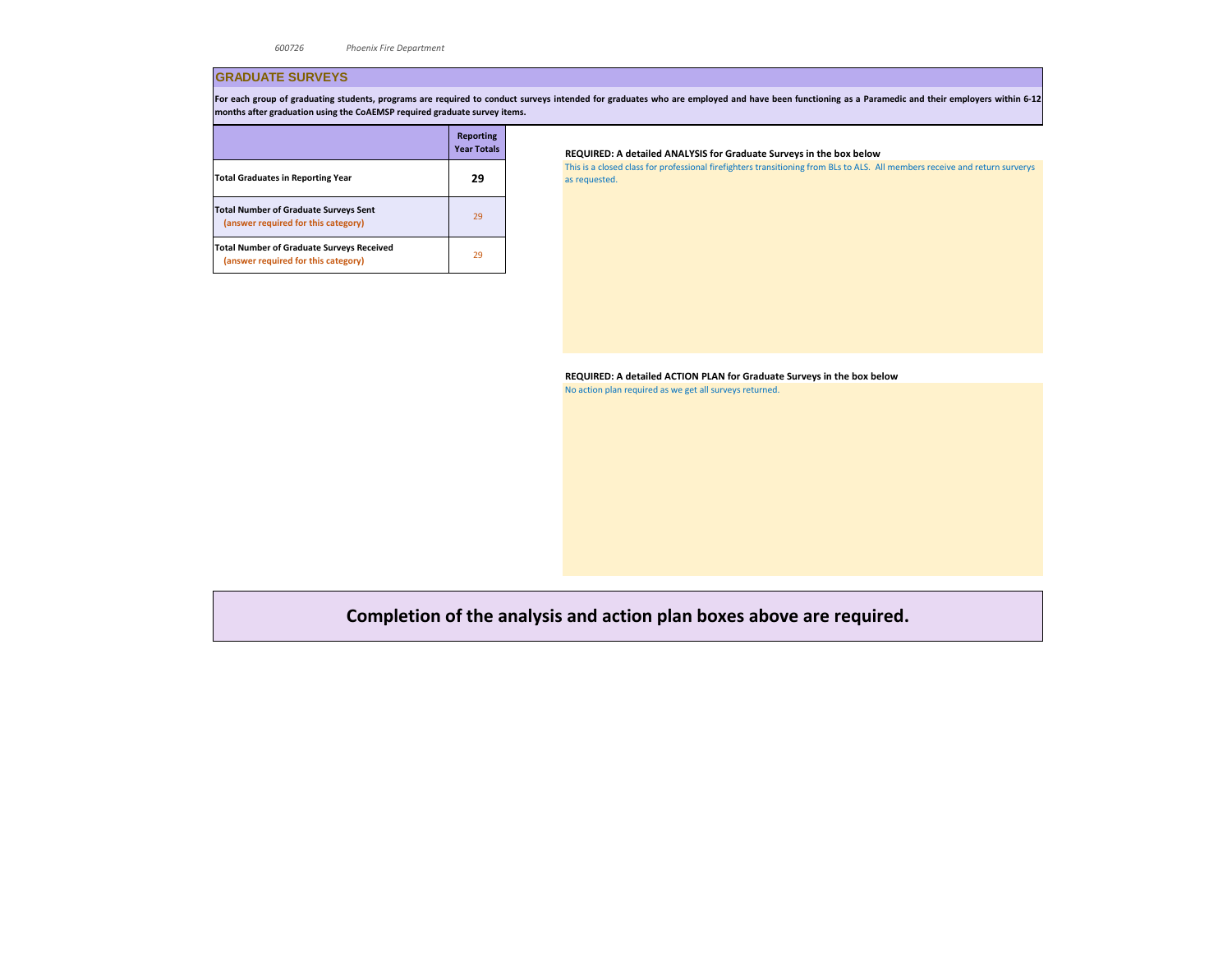## **EMPLOYER SURVEYS**

For each group of graduating students, programs are required to conduct surveys intended for graduates who are employed and have been functioning as a Paramedic and their employers within 6-12 **months after graduation using the CoAEMSP required employer survey items.** 

|                                                                                                                      | <b>Reporting</b><br><b>Year Totals</b> |
|----------------------------------------------------------------------------------------------------------------------|----------------------------------------|
| <b>Total Graduates in Reporting Year</b>                                                                             | 29                                     |
| <b>Total Positive Placement in 2020</b>                                                                              | 28                                     |
| Total Number of Surveys Sent to Employers of<br><b>Graduates</b><br>(answer required for this category)              | 28                                     |
| <b>Total Number of Surveys Returned from</b><br><b>Employers of Graduates</b><br>(answer required for this category) | 28                                     |

## **Year Totals REQUIRED: A detailed ANALYSIS for Employer Surveys in the box below**

All students were from the Phoenix fire Department and PFD chief completed all employer surveys.

## **REQUIRED: A detailed ACTION PLAN for Employer Surveys in the box below**

No action plan needed.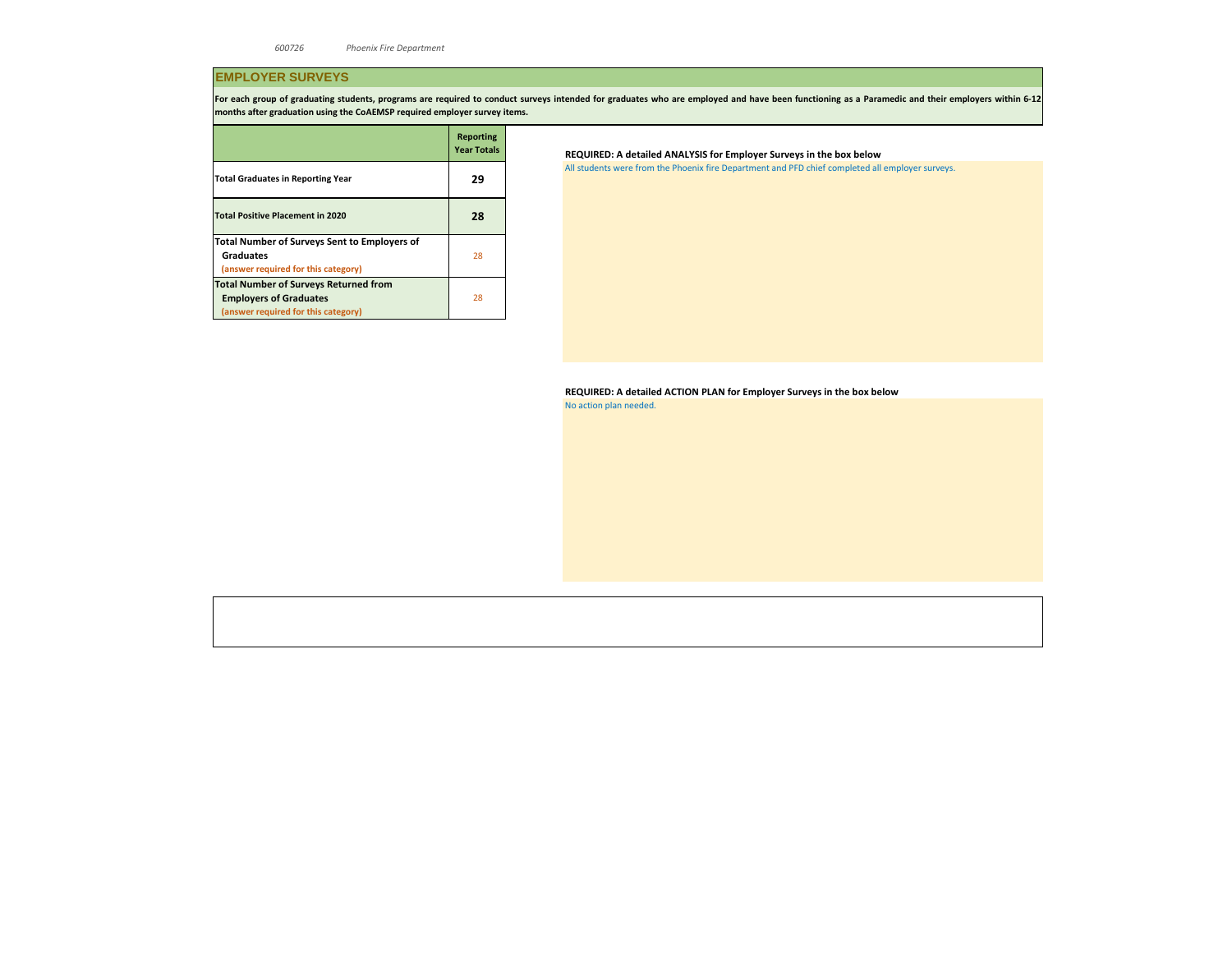#### **RESOURCE ASSESSMENT**

Programs (COAEMSP LoR & CAAHEP accredited) must conduct Resource Assessment at least annually (Standard IIID) and are required to complete a Resource Assessment Matrix (RAM) which includes ten (10) categories [Faculty, Medical Director, Support Personnel, Curriculum, Financial Resources, Facilities, Clinical Resources, Field Internship Resources, Learning Resources, and Physician Interaction]. It programs have identified deficiencies in resources, an action plan and follow up are required to address those deficiencies. The Advisory Committee should be involved in both assessing the resources and **reviewing the result. All resource assessment documents (i.e. student and personnel surveys, matrix, and data collection spreadsheet) are located on the CoAEMSP website.** 

[h](http://coaemsp.org/Evaluations.htm)ttp://coaemsp.org/Evaluations.htm

**Were all of the Resource Assessment Matrix [RAM] categories equal to or above 80% in the 2020 calendar year?**

**Yes**

**Congratulations!! All Resource Assessment Matrix categories have been indicated as Met. Please scroll down to the General Information section below.**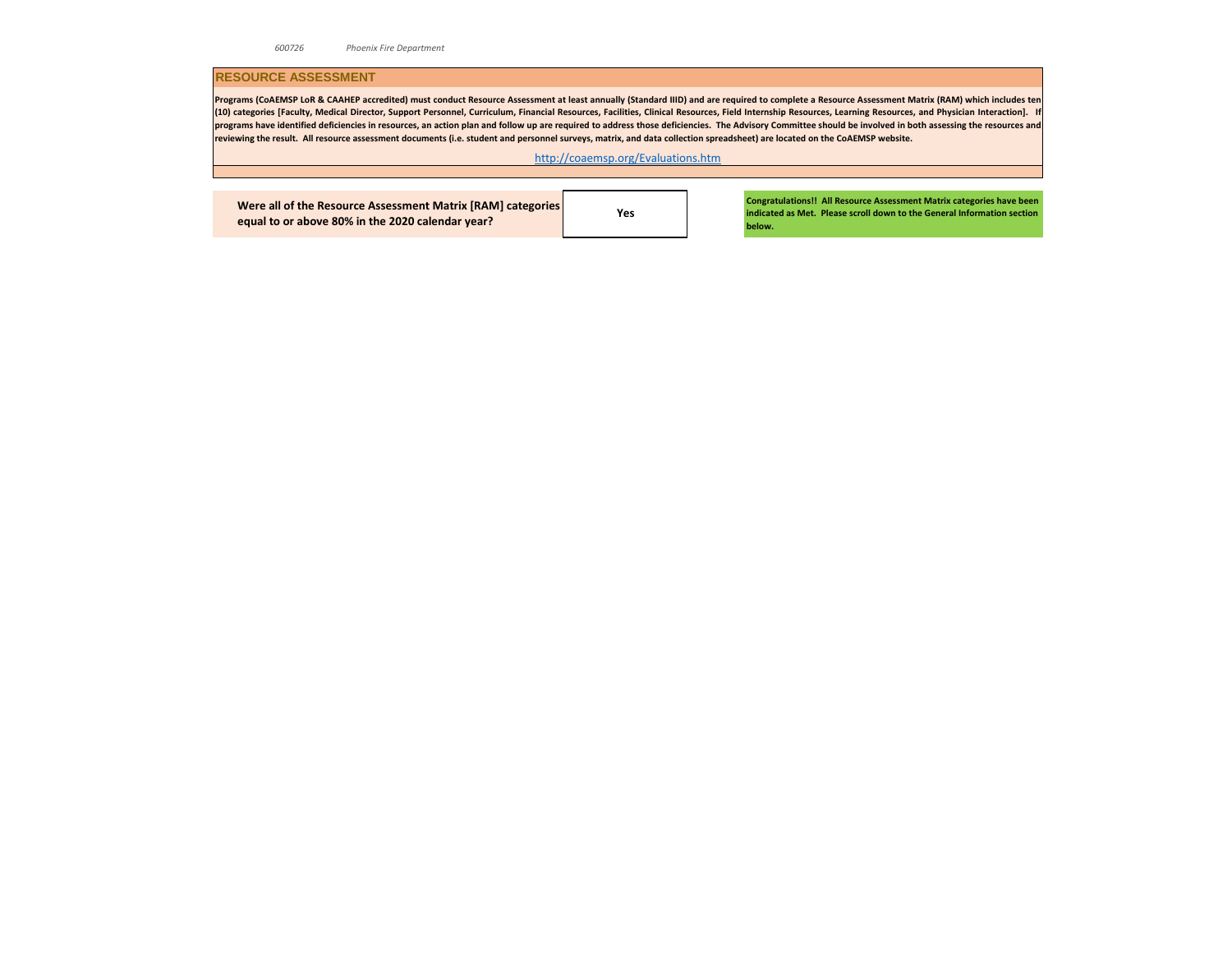#### **General Information**

1) Total number of clock hours of instruction per student in 2020 (didactic, lab, clinical, field experience, and capstone field internship, all phases of your Paramedic educational program)

1168 (hours)

2) Number of clock hours students were required to successfully complete prior to graduation in each environment in 2020?



6) Which of the following simulation modalities did the Paramedic educational program use for training in 2020?



7) For the 2020 graduating cohort, how was simulation used to substitute skills required in the clinical or field experiences? (not including capstone field internships)

Of the following procedures, how often was simulation used to substitute skills required in clinical or field experiences in 2020?

| Pediatric intubation   | Often     |
|------------------------|-----------|
| Intraosseous insertion | Sometimes |

Sometimes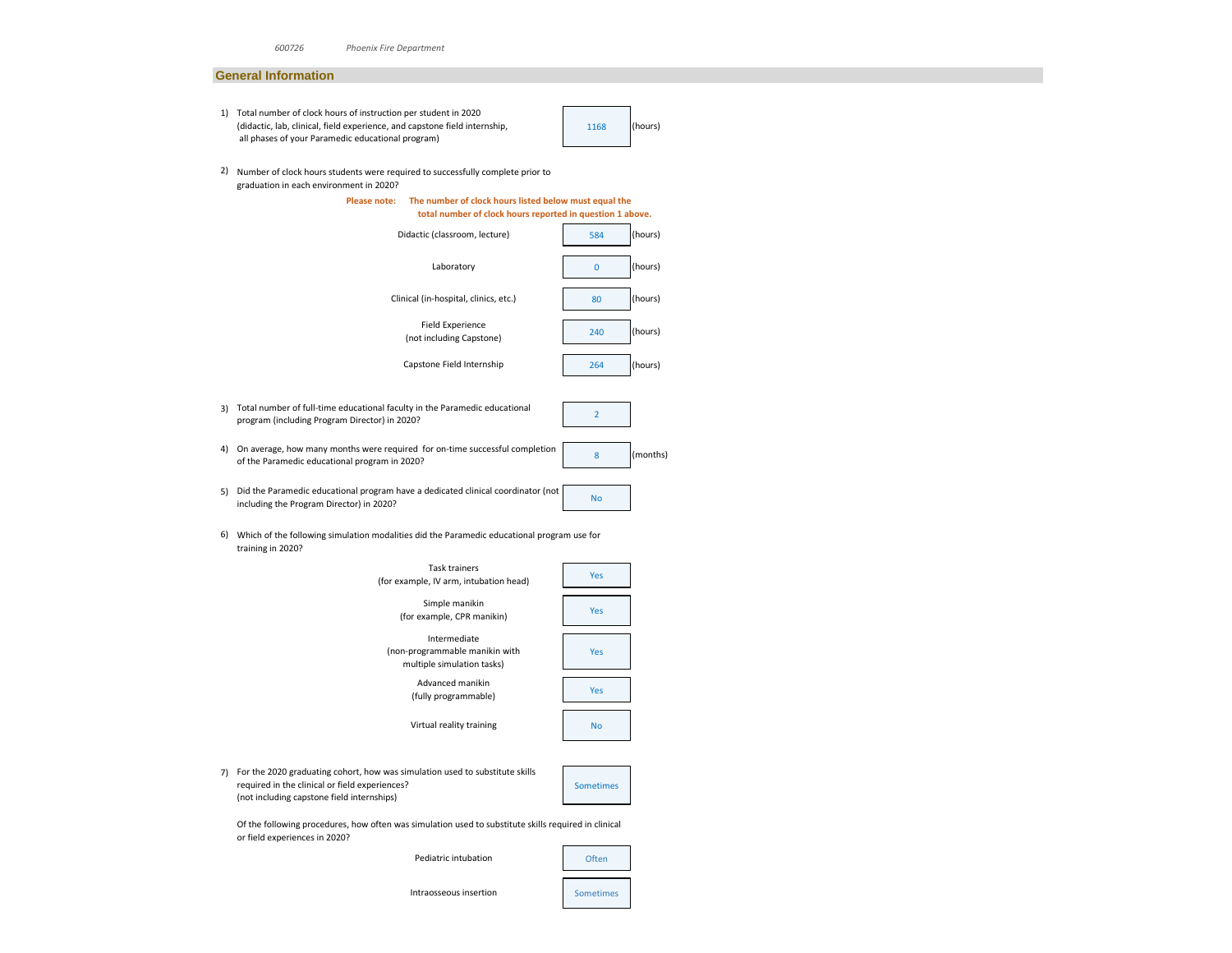

8) Which of the following ranges most accurately reflected the Paramedic \$500,001 educational program's annual operating budget in 2020?

\$1,000,000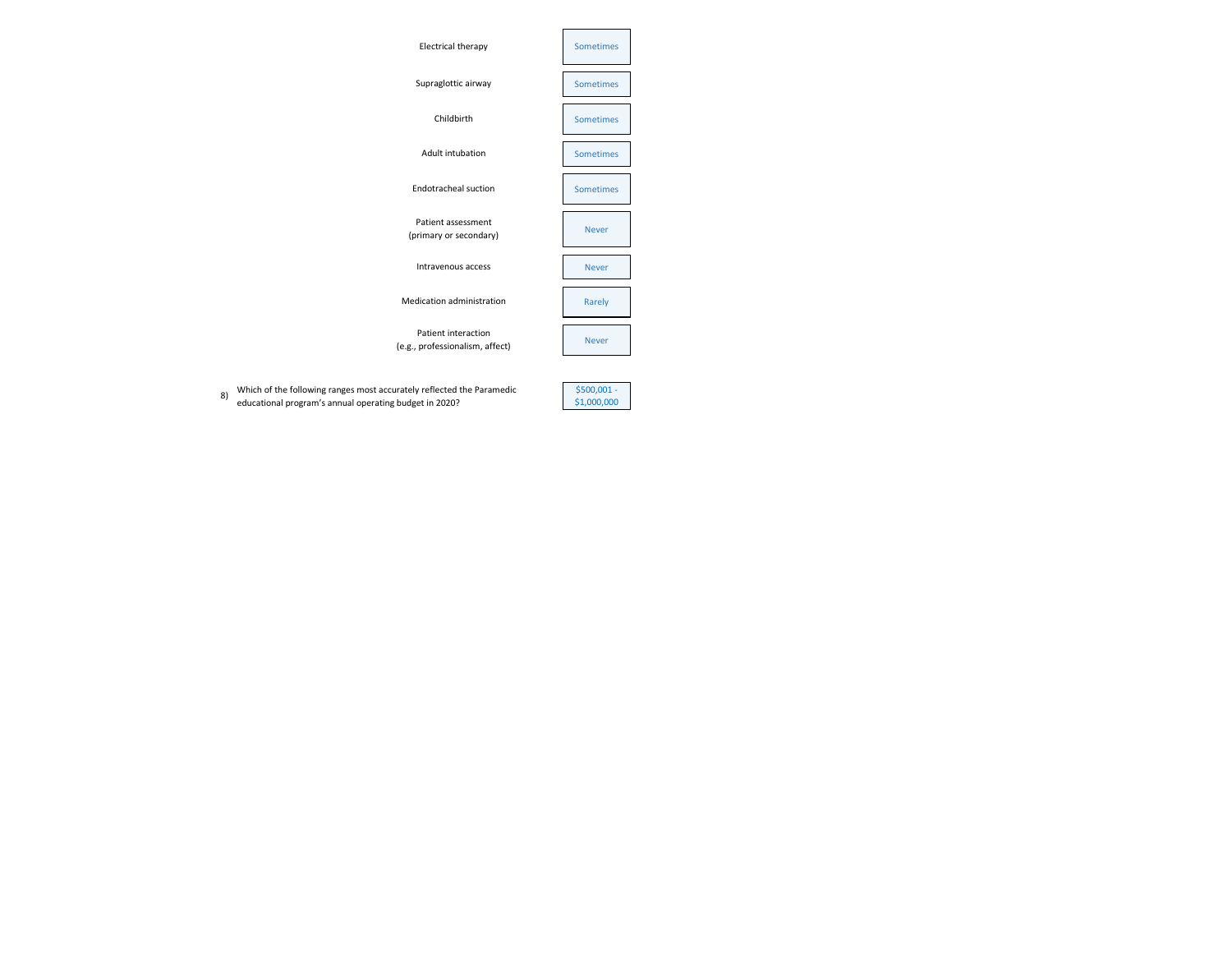9) Which professional award(s) did the Paramedic educational program offer in 2020?



#### 10) What percentage of graduates in 2020 enrolled for the award identified?



## **COVID SPECIFIC**

11) During the COVID pandemic in 2020, did the Paramedic educational program shutdown (100% cessation of all activities) for any amount of time?

| <b>No</b> |
|-----------|
|-----------|

12) Did any students NOT return/withdraw from the Paramedic educational program specifically in 2020 due to COVID impacts? (e.g. modified delivery format, personal illness, family illness, etc.)

| No |  |
|----|--|
|    |  |

13) The create that the model procedure to students?<br>
offering clinical or field experiences to students? Did access to PPE in 2020 prevent the Paramedic educational program from

| No |  |
|----|--|
|    |  |

14) Did the Paramedic curriculum require changes in 2020 due to the COVID<br>nandomie? pandemic?